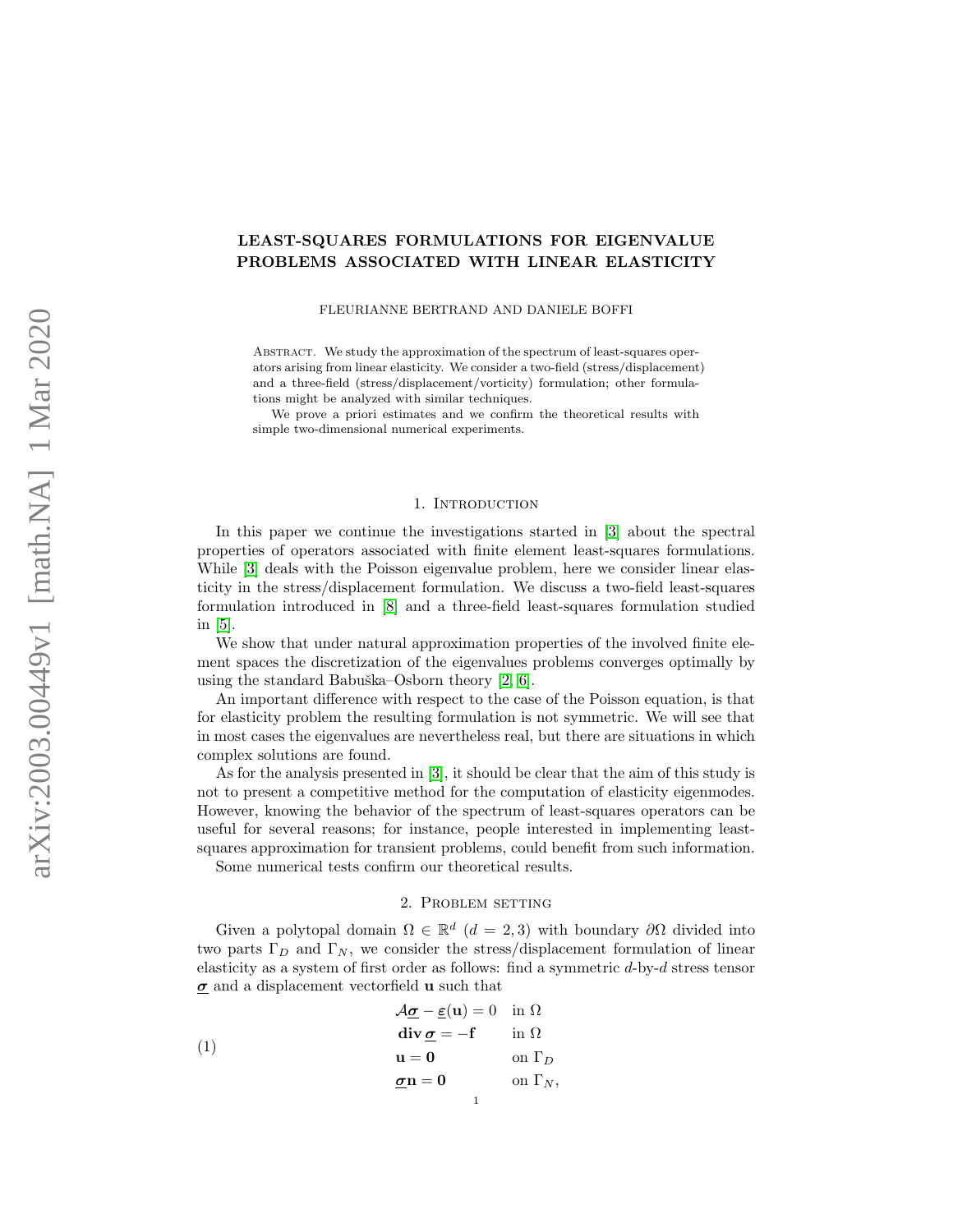where the compliance tensor is defined in terms of the Lamé constants  $\mu$  and  $\lambda$ 

$$
\mathcal{A}_{\mathcal{I}} = \frac{1}{2\mu} \left( \mathcal{I} - \frac{\lambda}{2\mu + d\lambda} \operatorname{tr}(\mathcal{I}) \mathbf{I} \right),
$$

the symmetric gradient is defined as

$$
\underline{\boldsymbol{\varepsilon}}(\mathbf{v}) = \frac{1}{2} \left( \underline{\boldsymbol{\nabla}} \mathbf{v} + (\underline{\boldsymbol{\nabla}} \mathbf{v})^{\top} \right),
$$

and **n** denotes the outward unit normal vector to  $\Gamma_N$ .

The formulation we are discussing has the important property to be robust in the incompressible limit. Other formulations could be studied as well. We refer the interested reader, for instance, to the introduction of [\[5\]](#page-10-2) for an historical perspective.

A least-squares formulation of [\(1\)](#page-0-0) was considered in [\[8\]](#page-10-1) by minimizing the functional

$$
\mathcal{F}(\underline{\tau},\mathbf{v};\mathbf{f}) = \|\mathcal{A}\underline{\sigma} - \underline{\varepsilon}(\mathbf{u})\|_0^2 + \|\mathop{\mathrm{div}} \underline{\sigma} + \mathbf{f}\|_0^2
$$

in  $\underline{\mathbf{X}}_N \times H^1_{0,D}(\Omega)^d$ , with

$$
\mathbf{\underline{X}} = \begin{cases} \mathbf{H}(\mathbf{div}; \Omega)^d & \text{if } \Gamma_N \neq \emptyset \\ \{ \mathbf{\underline{\tau}} \in \mathbf{H}(\mathbf{div}; \Omega)^d : \int_{\Omega} \text{tr}(\mathbf{\underline{\tau}}) d\mathbf{x} = 0 \} & \text{if } \Gamma_N = \emptyset \end{cases}
$$

and  $\underline{\mathbf{X}}_N$  the subset of  $\underline{\mathbf{X}}$  corresponding to the boundary condition  $\underline{\boldsymbol{\tau}}\mathbf{n} = \mathbf{0}$  on  $\Gamma_N$ .

Remark 1. This formulation does not require a symmetry constraint in the definition of  $\underline{\mathbf{X}}_N$  since the constitutive equation implies automatically that the solution satisfies  $\underline{\sigma} = \underline{\sigma}^{\top}$ . We shall refer to this formulation as the *two-field* formulation.

Other two formulations have been introduced in [\[5\]](#page-10-2) which make use of three and four fields, respectively, by the introduction of the vorticity and the pressure as new unknowns. We describe the three-field formulation, similar considerations could be derived for the four-field formulation.

The three-field formulation seeks a minimizer of the functional

$$
\mathcal{G}(\underline{\tau}, \mathbf{v}, \varphi; \mathbf{f}) = \|\mathcal{A}\underline{\tau} - \underline{\nabla}\,\mathbf{v} + (-1)^d \underline{\chi}\varphi\|_0^2 + \|\mathbf{div}\,\underline{\sigma} + \mathbf{f}\|_0^2 + \|\mathbf{as}\,\underline{\tau}\|_0^2
$$

in  $\underline{\mathbf{X}}_N \times H^1_{0,D}(\Omega)^d \times \overline{L}(\Omega)^{2d-3}$  with

$$
\bar{L}^2(\Omega) = \begin{cases} L^2(\Omega) & \text{if } \Gamma_N \neq \emptyset \\ \{\varphi \in L^2(\Omega) : \int_{\Omega} \varphi \, d\mathbf{x} = 0\} & \text{if } \Gamma_N = \emptyset, \end{cases}
$$

where

$$
\underline{\chi} = \begin{cases} \begin{pmatrix} 0 & -1 \\ 1 & 0 \end{pmatrix} & \text{if } d = 2 \\ \left(\underline{\chi}_1, \underline{\chi}_2, \underline{\chi}_3\right) & \text{if } d = 3 \end{cases}
$$

with

$$
\underline{\mathbf{X}}_1 = \begin{pmatrix} 0 & 0 & 0 \\ 0 & 0 & -1 \\ 0 & 1 & 0 \end{pmatrix} \quad \underline{\mathbf{X}}_2 = \begin{pmatrix} 0 & 0 & 1 \\ 0 & 0 & 0 \\ -1 & 0 & 0 \end{pmatrix} \quad \underline{\mathbf{X}}_3 = \begin{pmatrix} 0 & -1 & 0 \\ 1 & 0 & 0 \\ 0 & 0 & 0 \end{pmatrix}
$$

and where as  $\underline{\tau} = (\underline{\tau} - \underline{\tau}^{\top})/2$  is the skew-symmetric part of  $\underline{\tau}$ .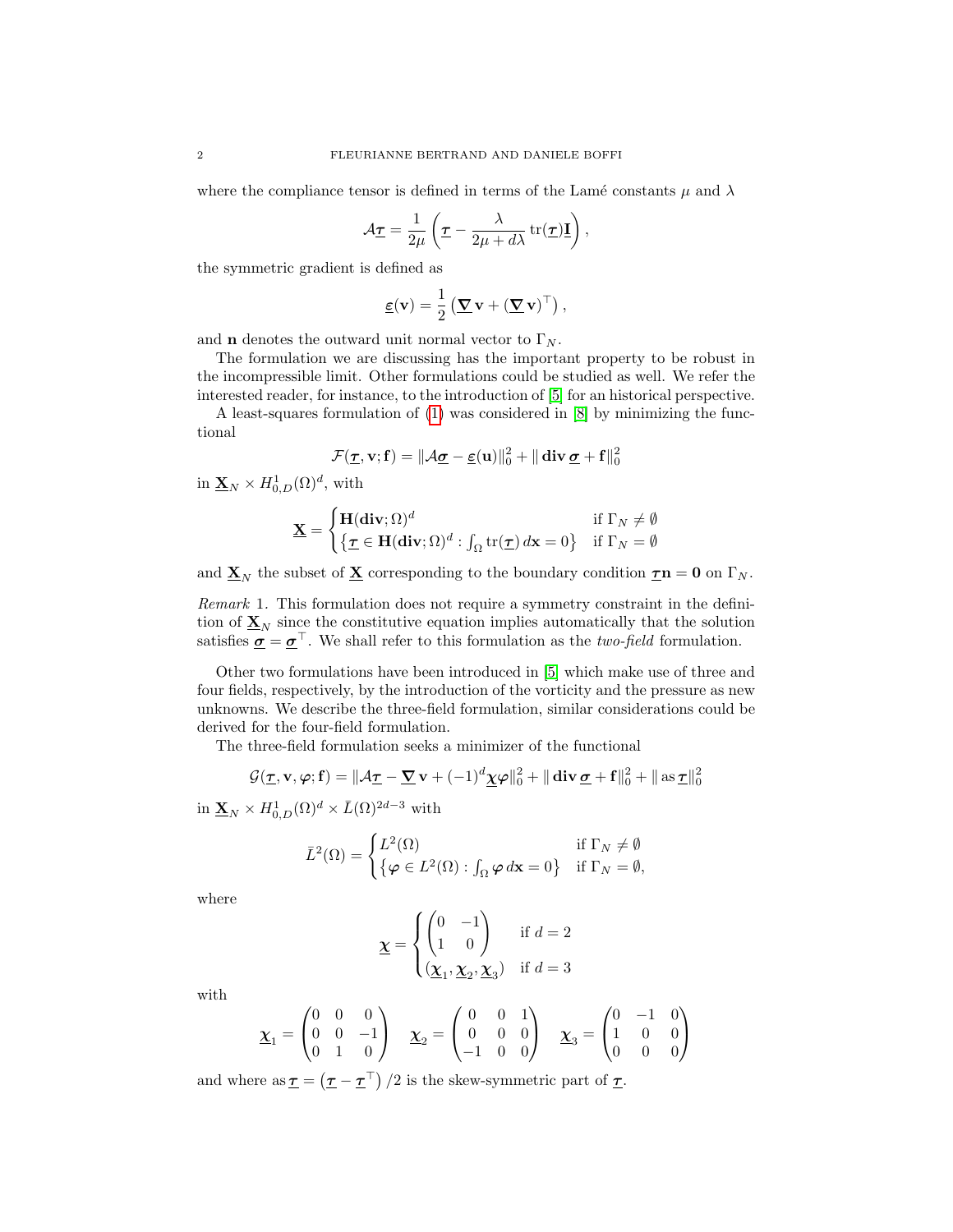We are interested in the eigenvalue problem corresponding to [\(1\)](#page-0-0), that is, we are looking for  $\omega \in \mathbb{R}$  such that for non vanishing **u** and for some  $\sigma$  it holds

(2)  
\n
$$
\begin{aligned}\n\mathcal{A}_{\underline{\sigma}} - \underline{\epsilon}(\mathbf{u}) &= 0 \text{ in } \Omega \\
\text{div } \underline{\sigma} &= -\omega \mathbf{u} \text{ in } \Omega \\
\mathbf{u} &= 0 \text{ on } \Gamma_D \\
\underline{\sigma} \mathbf{n} &= 0 \text{ on } \Gamma_N.\n\end{aligned}
$$

Thanks to the regularity properties of the solution of [\(1\)](#page-0-0), the eigenvalue problem [\(2\)](#page-2-0) is compact so that its eigenvalues form an increasing sequence

<span id="page-2-0"></span>
$$
0 < \omega_1 \leq \omega_2 \leq \cdots \leq \omega_i \leq \cdots
$$

and the eigenspaces are finite dimensional. As usual, we repeat the eigenvalues according to their multiplicity, so that each eigenvalue  $\omega_i$  corresponds to a onedimensional eigenspace  $E_i$ .

In order to approximate the eigenmodes, we are going to generalize the ideas of [\[3\]](#page-10-0) to the two- and three-field formulations presented above. In particular, we are not writing directly a least-squares formulation of the eigenvalue problem (which would lead to a non-linear problem), but we study the spectrum of the operators associated with the least-squares source formulations.

2.1. Eigenvalue problem associated with the two-field formulation. The minimization of the functional  $\mathcal{F}(\mathbf{r}, \mathbf{v}, \mathbf{f})$  gives rise to the following variational formulation: find  $\underline{\sigma} \in \underline{\mathbf{X}}_N$  and  $\mathbf{u} \in H^1_{0,D}(\Omega)^d$  such that

<span id="page-2-3"></span>(3) 
$$
\begin{cases} (\mathcal{A}_{\underline{\sigma}}, \mathcal{A}_{\underline{\tau}}) + (\mathbf{div}_{\underline{\sigma}}, \mathbf{div}_{\underline{\tau}}) - (\mathcal{A}_{\underline{\tau}}, \underline{\varepsilon}(\mathbf{u})) = -(\mathbf{f}, \mathbf{div}_{\underline{\tau}}) & \forall \underline{\tau} \in \underline{\mathbf{X}}_N \\ - (\mathcal{A}_{\underline{\sigma}}, \underline{\varepsilon}(\mathbf{v}) + (\underline{\varepsilon}(\mathbf{u}), \underline{\varepsilon}(\mathbf{v})) = 0 & \forall \mathbf{v} \in H^1_{0, D}(\Omega)^d. \end{cases}
$$

The corresponding eigenvalue problems is obtained after replacing f with  $\omega$ **u**, that is: find  $\omega \in \mathbb{C}$  such that for a non vanishing  $\mathbf{u} \in H^1_{0,D}(\Omega)^d$  and for some  $\underline{\sigma} \in \underline{\mathbf{X}}_N$  we have

<span id="page-2-1"></span>(4) 
$$
\begin{cases} (\mathcal{A}\underline{\sigma}, \mathcal{A}\underline{\tau}) + (\text{div }\underline{\sigma}, \text{div }\underline{\tau}) - (\mathcal{A}\underline{\tau}, \underline{\varepsilon}(\mathbf{u})) = -\omega(\mathbf{u}, \text{div }\underline{\tau}) & \forall \underline{\tau} \in \underline{\mathbf{X}}_N \\ -(\mathcal{A}\underline{\sigma}, \underline{\varepsilon}(\mathbf{v}) + (\underline{\varepsilon}(\mathbf{u}), \underline{\varepsilon}(\mathbf{v})) = 0 & \forall \mathbf{v} \in H^1_{0, D}(\Omega)^d. \end{cases}
$$

The structure of the eigenvalue problem [\(4\)](#page-2-1) in terms of operators is similar to the one described in [\[3\]](#page-10-0) in the case of the FOSLS formulation for the Poisson equation. Namely, by natural definition of the operators, we are led to the following form:

.

<span id="page-2-2"></span>(5) 
$$
\begin{pmatrix} A & B^{\top} \\ B & C \end{pmatrix} \begin{pmatrix} x \\ y \end{pmatrix} = \omega \begin{pmatrix} 0 & D \\ 0 & 0 \end{pmatrix} \begin{pmatrix} x \\ y \end{pmatrix}
$$

One important difference between this formulation and the one presented in [\[3\]](#page-10-0) for the Poisson equation is that in our case the operators  $B^{\top}$  and  $-D$  are not the same. It follows that it is not possible to show in general that [\(5\)](#page-2-2) corresponds to a symmetric problem. This fact has important consequences for the numerical approximation. We will see in Section [5](#page-7-0) that most of the computed eigenvalues are real, but there are exceptions.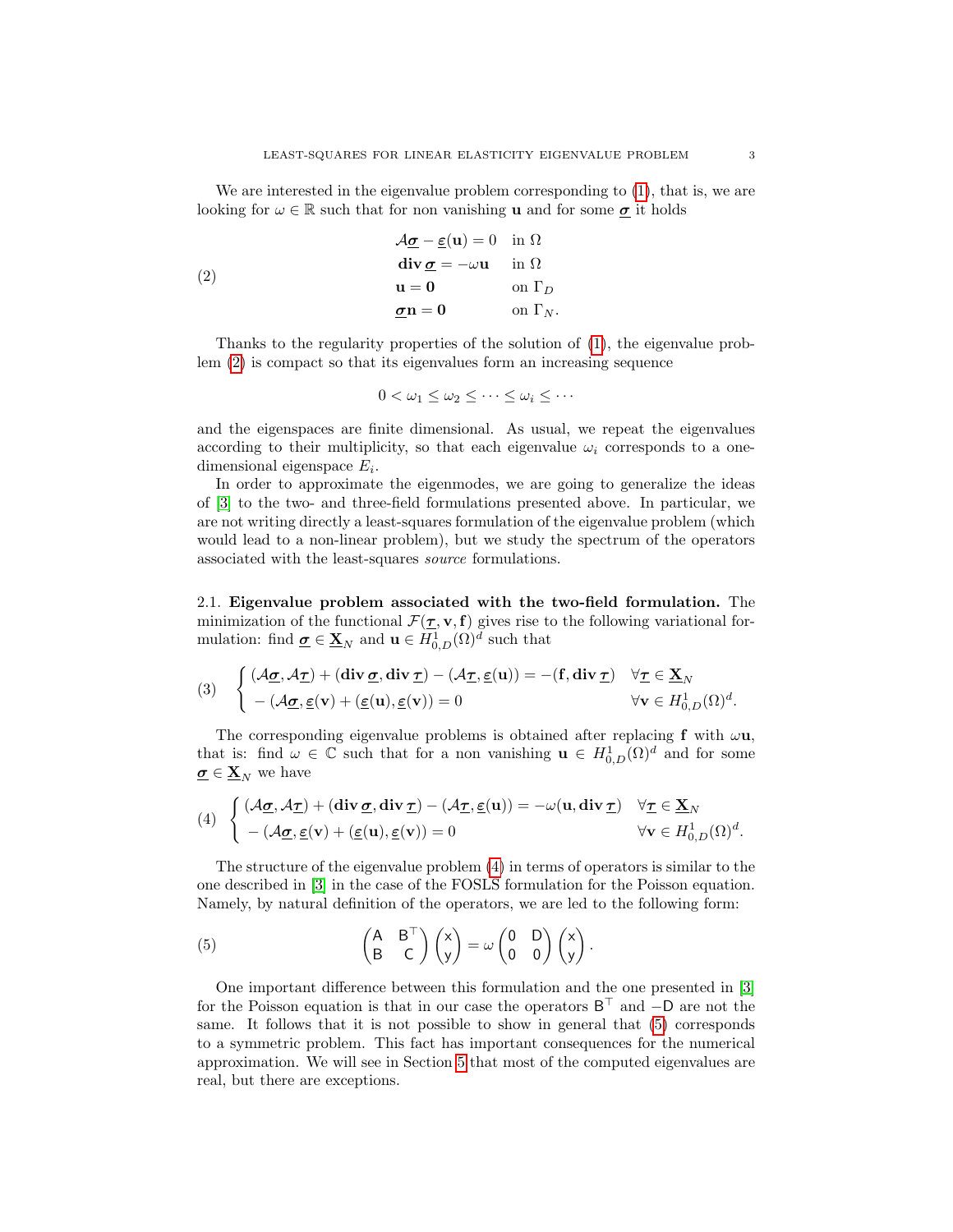2.2. Eigenvalue problem associated with the three-field formulation. The variational formulation associated with the minimization of the functional  $\mathcal G$  is obtained by seeking  $\underline{\sigma} \in \underline{\mathbf{X}}_N$ ,  $\mathbf{u} \in H^1_{0,D}(\Omega)^d$ , and  $\psi \in \overline{L}^2(\Omega)$  such that

<span id="page-3-1"></span>(6)  
\n
$$
\begin{cases}\n(\mathcal{A}\underline{\sigma}, \mathcal{A}\underline{\tau}) + (\text{div }\underline{\sigma}, \text{div }\underline{\tau}) + (\text{as}(\underline{\sigma}), \text{as}(\underline{\tau})) \\
-(\mathcal{A}\underline{\tau}, \underline{\epsilon}(\mathbf{u})) + (-1)^d (\mathcal{A}\underline{\tau}, \underline{\chi}\psi) = -(\mathbf{f}, \text{div }\underline{\tau}) \quad \forall \underline{\tau} \in \underline{\mathbf{X}}_N \\
-(\mathcal{A}\underline{\sigma}, \underline{\epsilon}(\mathbf{v}) + (\underline{\epsilon}(\mathbf{u}), \underline{\epsilon}(\mathbf{v})) - (-1)^d (\underline{\chi}\psi, \underline{\nabla}\mathbf{v}) = 0 \quad \forall \mathbf{v} \in H^1_{0, D}(\Omega)^d \\
(-1)^d (\mathcal{A}\underline{\sigma}, \underline{\chi}\varphi) - (-1)^d (\underline{\chi}\varphi, \underline{\nabla}\mathbf{u}) + (\underline{\chi}\psi, \underline{\chi}\varphi) = 0 \quad \forall \varphi \in \bar{L}^2(\Omega).\n\end{cases}
$$

Also in this case we consider the eigenvalue problem by replacing f with  $\omega$ **u** in the right hand side. The problems reads: find  $\omega \in \mathbb{C}$  such that for a non vanishing  $\mathbf{u} \in H^1_{0,D}(\Omega)^d$  and for some  $\underline{\sigma} \in \underline{\mathbf{X}}_N$  and  $\psi \in \overline{L}^2(\Omega)$  it holds

<span id="page-3-0"></span>(7) 
$$
\begin{cases}\n(\mathcal{A}\underline{\sigma}, \mathcal{A}\underline{\tau}) + (\text{div }\underline{\sigma}, \text{div }\underline{\tau}) + (\text{as}(\underline{\sigma}), \text{as}(\underline{\tau})) \\
-(\mathcal{A}\underline{\tau}, \underline{\epsilon}(\mathbf{u})) + (-1)^d (\mathcal{A}\underline{\tau}, \underline{\chi}\psi) = -\omega(\mathbf{u}, \text{div }\underline{\tau}) & \forall \underline{\tau} \in \underline{\mathbf{X}}_N \\
-(\mathcal{A}\underline{\sigma}, \underline{\epsilon}(\mathbf{v}) + (\underline{\epsilon}(\mathbf{u}), \underline{\epsilon}(\mathbf{v})) - (-1)^d (\underline{\chi}\psi, \underline{\nabla}\mathbf{v}) = 0 & \forall \mathbf{v} \in H^1_{0, D}(\Omega)^d \\
(-1)^d (\mathcal{A}\underline{\sigma}, \underline{\chi}\varphi) - (-1)^d (\underline{\chi}\varphi, \underline{\nabla}\mathbf{u}) + (\underline{\chi}\psi, \underline{\chi}\varphi) = 0 & \forall \varphi \in \bar{L}^2(\Omega).\n\end{cases}
$$

The operator form of the eigenvalue problem [\(7\)](#page-3-0) involves 3-by-3 block operators as follows:

(8) 
$$
\begin{pmatrix} A & B^{\top} & C^{\top} \\ B & D & E^{\top} \\ C & E & F \end{pmatrix} \begin{pmatrix} x \\ y \\ z \end{pmatrix} = \omega \begin{pmatrix} 0 & F & 0 \\ 0 & 0 & 0 \\ 0 & 0 & 0 \end{pmatrix} \begin{pmatrix} x \\ y \\ z \end{pmatrix}
$$

Also in this case the system is not symmetric and the numerical approximation presented in Section [5](#page-7-0) will show that some computed eigenvalues may be complex.

## 3. Numerical approximation

As it is apparent from formulations [\(4\)](#page-2-1) and [\(7\)](#page-3-0), the numerical approximation will lead to generalized eigenvalue problems of the form  $Ax = \omega By$  where the matrix  $\beta$ is singular. From the algebraic point of view, as we observed in [\[3\]](#page-10-0), the solution of this problem satisfies the following properties.

- (1) If the matrix  $\beta$  is invertible then our system is equivalent to the standard eigenvalue problem  $\mathcal{B}^{-1} \mathcal{A} x = \omega x$ .
- (2) If  $\mathcal{K} = \ker \mathcal{A} \cap \ker \mathcal{B}$  is not trivial then the eigenvalue problem is degenerate and vectors in  $K$  do not correspond to any eigenvalue of our original system.
- (3) If the matrix  $\beta$  has a non-trivial kernel which does not contain any nonzero vector of ker( $A$ ) then it is conventionally assumed that our system has an eigenvalue  $\omega = \infty$  with eigenspace equal to ker( $\mathcal{B}$ ).
- (4) If  $\beta$  is singular and  $\mathcal A$  is not (which is the most common situation in our framework) then it may be convenient to switch the roles of the two matrices and to consider the problem

$$
\mathcal{B}x = \gamma \mathcal{A}x
$$

Then  $(\gamma, x)$  with  $\gamma = 0$  corresponds to the eigenmode  $(\infty, x)$  of the original system; the remaining eigenmodes are  $(\omega, x)$  with  $\omega = 1/\gamma$ .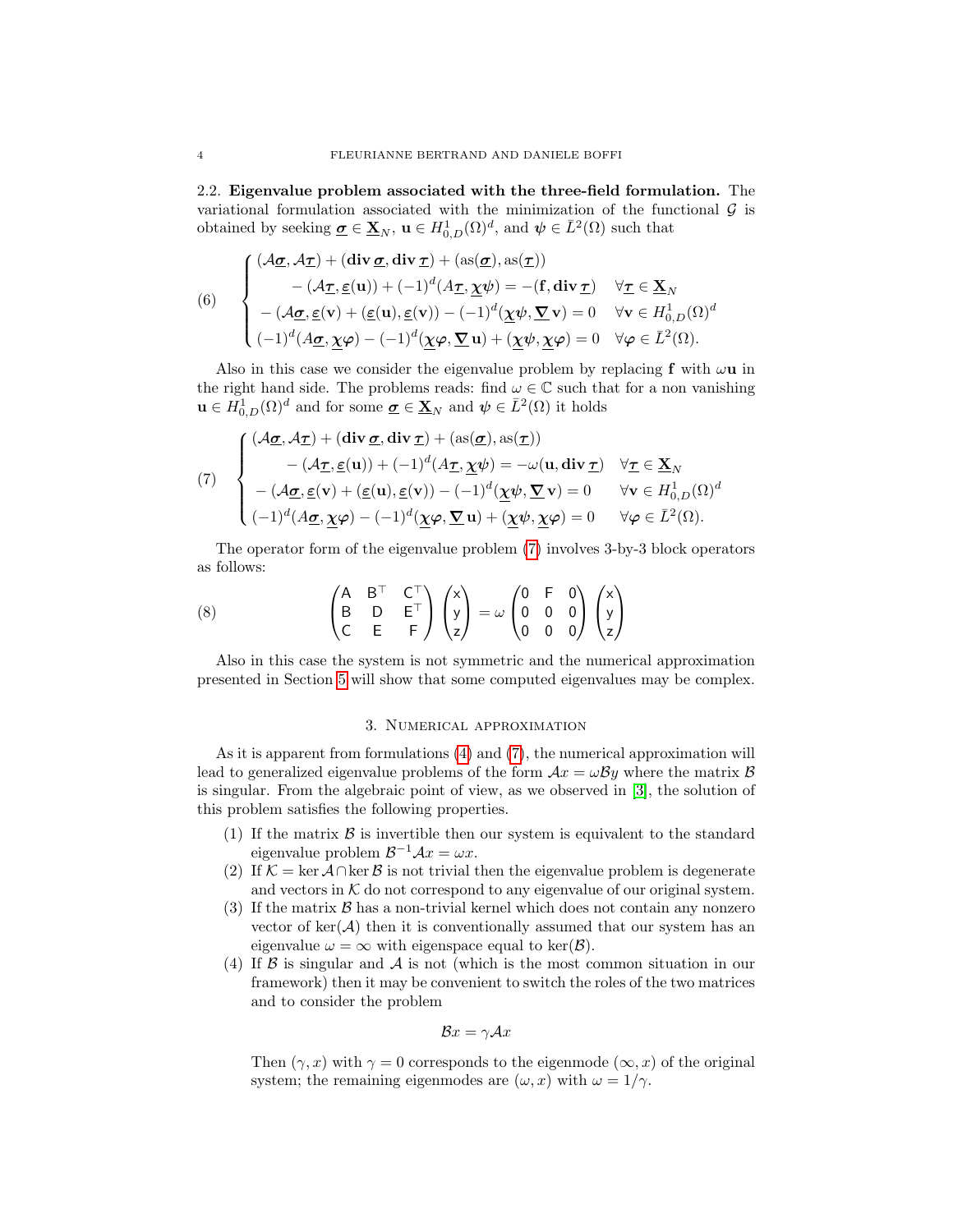3.1. Approximation of the two-field formulation. Given finite dimensional subspaces  $\Sigma_h \subset \underline{\mathbf{X}}_N$  and  $U_h \subset H^1_{0,D}(\Omega)^d$ , the Galerkin approximation of [\(4\)](#page-2-1) reads: find  $\omega_h \in \mathbb{C}$  such that for a non vanishing  $\mathbf{u}_h \in U_h$  and for some  $\underline{\sigma}_h \in \Sigma_h$  we have

<span id="page-4-0"></span>
$$
(9) \quad \begin{cases} (\mathcal{A}_{\underline{\sigma}_h}, \mathcal{A}_{\underline{\tau}}) + (\operatorname{div}_{\underline{\sigma}_h}, \operatorname{div}_{\underline{\tau}}) - (\mathcal{A}_{\underline{\tau}}, \underline{\varepsilon}(\mathbf{u}_h)) = -\omega_h(\mathbf{u}_h, \operatorname{div}_{\underline{\tau}}) & \forall \underline{\tau} \in \Sigma_h \\ - (\mathcal{A}_{\underline{\sigma}_h}, \underline{\varepsilon}(\mathbf{v}) + (\underline{\varepsilon}(\mathbf{u}_h), \underline{\varepsilon}(\mathbf{v})) = 0 & \forall \mathbf{v} \in U_h. \end{cases}
$$

The structure of this problem is analogous of [\(5\)](#page-2-2) with the natural definition of the involved matrices. The following proposition is the analogue of [\[3,](#page-10-0) Prop. 6] and characterizes the number of significant eigenvalues of [\(9\)](#page-4-0).

<span id="page-4-1"></span>**Proposition 1.** The solution of the generalized eigenvalue problem associated with the formulation [\(9\)](#page-4-0) include  $\omega = \infty$  with multiplicity equal to  $\dim(\Sigma_h)+\dim(\ker(D))$ and a number of complex eigenvalues (counted with their multiplicity) equal to rank $(D)$ .

<span id="page-4-3"></span>Remark 2. Since the eigenvalue problem stated in [\(9\)](#page-4-0) considers eigenfunctions with  $u_h \neq 0$ , the total number of eigenvalues of the problem we are interested in, is equal to dim  $U_h$ ; the corresponding values are the rank(D) complex solutions and possibly  $\omega = \infty$  if D is not full rank.

3.2. Approximation of the three-field formulation. Given finite dimensional subspaces  $\Sigma_h \subset \underline{\mathbf{X}}_N, U_h \subset H^1_{0,D}(\Omega)^d$ , and  $\Phi_h \subset \overline{L}^2(\Omega)$ , the Galerkin approximation of [\(7\)](#page-3-0) is: find  $\omega_h \in \mathbb{C}$  such that for a non vanishing  $\mathbf{u}_h \in U_h$  and for some  $\underline{\sigma}_h \in \Sigma_h$ and  $\psi_h \in \Phi_h$  we have

<span id="page-4-2"></span>(10)  
\n
$$
\begin{cases}\n(\mathcal{A}\underline{\sigma}_h, \mathcal{A}\underline{\tau}) + (\mathbf{div}\,\underline{\sigma}_h, \mathbf{div}\,\underline{\tau}) + (\mathrm{as}(\underline{\sigma}_h), \mathrm{as}(\underline{\tau})) \\
-(\mathcal{A}\underline{\tau}, \underline{\varepsilon}(\mathbf{u}_h)) + (-1)^d (\mathcal{A}\underline{\tau}, \underline{\chi}\psi_h) = -\omega_h(\mathbf{u}_h, \mathbf{div}\,\underline{\tau}) \quad \forall \underline{\tau} \in \Sigma_h \\
-(\mathcal{A}\underline{\sigma}_h, \underline{\varepsilon}(\mathbf{v}) + (\underline{\varepsilon}(\mathbf{u}_h), \underline{\varepsilon}(\mathbf{v})) - (-1)^d (\underline{\chi}\psi_h, \underline{\nabla}\,\mathbf{v}) = 0 \qquad \forall \mathbf{v} \in U_h \\
(-1)^d (\mathcal{A}\underline{\sigma}_h, \underline{\chi}\varphi) - (-1)^d (\underline{\chi}\varphi, \underline{\nabla}\,\mathbf{u}_h) + (\underline{\chi}\psi_h, \underline{\chi}\varphi) = 0 \qquad \forall \varphi \in \Phi_h.\n\end{cases}
$$

The matrix structure of this problem corresponds to [\(7\)](#page-3-0) and the following proposition, in analogy of Proposition [1,](#page-4-1) gives the characterization of the discrete eigenvalues.

**Proposition 2.** The solution of the generalized eigenvalue problem associated with the formulation [\(10\)](#page-4-2) consists of  $\omega = \infty$  and a number of complex eigenvalues (counted with their multiplicity) equal to rank( $F$ ).

Remark 3. As in Remark [2,](#page-4-3) the eigenvalues of formulation [\(10\)](#page-4-2) are rank( $F$ ) complex values and possibly  $\omega = \infty$  if F is not full rank.

## 4. A priori error estimates

It is quite standard to obtain a priori error estimates for eigenvalue problems by studying the convergence of the discrete solution operator towards the continuous one [\[6\]](#page-10-4). In our framework, this boils down to showing  $L^2(\Omega)$  estimates for the discretization of [\(3\)](#page-2-3) and [\(6\)](#page-3-1), respectively, when the right hand side f is in  $L^2(\Omega)^d$ . For brevity, we omit the details and we refer the interested reader to [\[3\]](#page-10-0).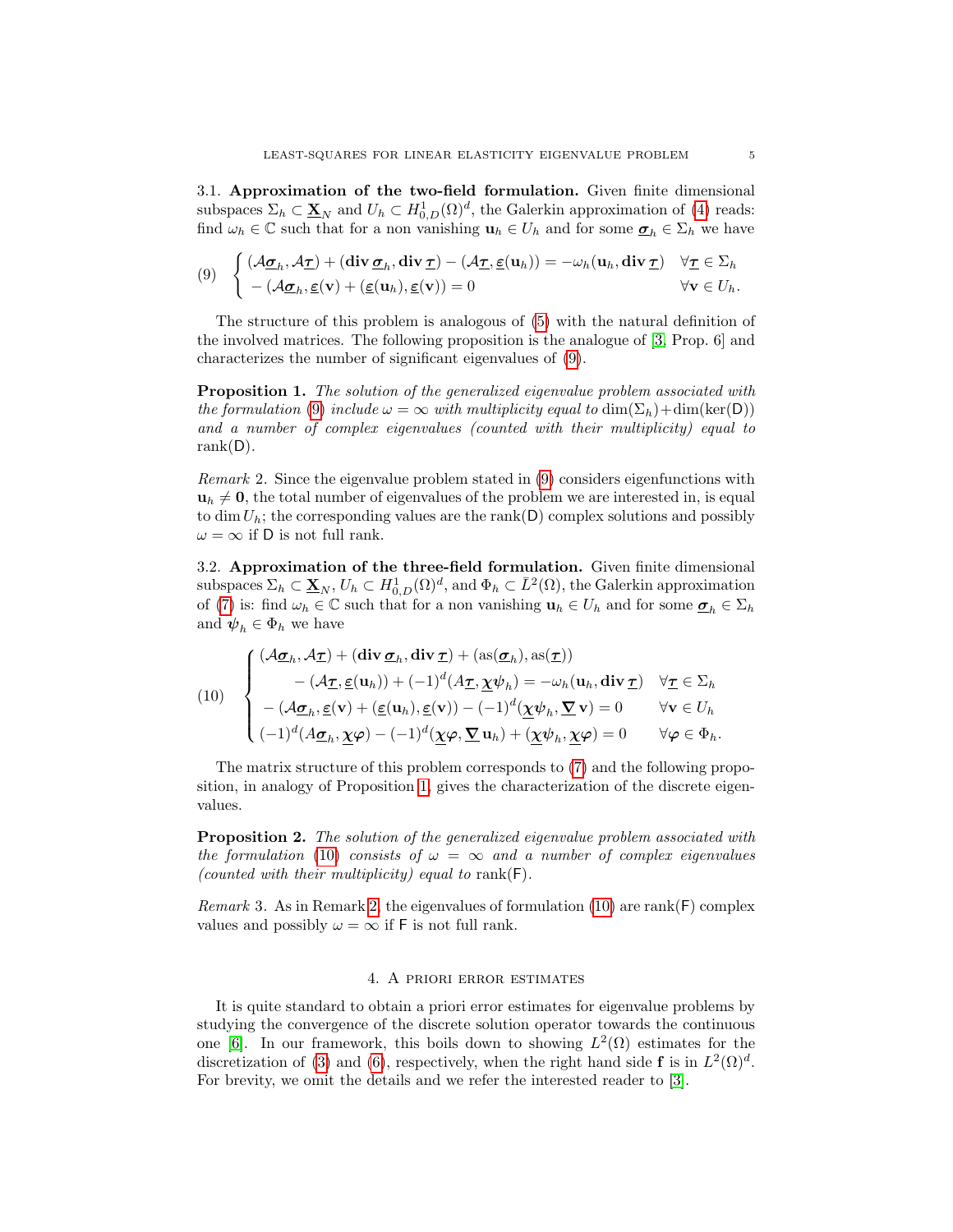4.1.  $L^2(\Omega)$  estimate for the two-field formulation. The  $L^2(\Omega)$  estimate for the two-field formulation [\(3\)](#page-2-3) is the natural generalization of what has been presented in [\[3\]](#page-10-0) in the case of the Poisson problem. The original idea comes from [\[1,](#page-10-5) Sec. 7] (see also [\[7\]](#page-10-6)).

Let  $(\mathbf{\underline{\sigma}}, \mathbf{u}) \in \mathbf{\underline{X}}_N \times H^1_{0,D}(\Omega)^2$  solve [\(3\)](#page-2-3) and  $(\mathbf{\underline{\sigma}}_h, \mathbf{u}_h) \in \Sigma_h \times U_h$  solve the corresponding discrete problem; we consider the dual problem: find  $s \in \mathbf{X}_N$  and  $\mathbf{p} \in H^1_{0,D}(\Omega)^d$  such that

<span id="page-5-0"></span>(11) 
$$
\begin{cases} (\mathcal{A}\underline{\mathbf{s}}, \mathcal{A}\underline{\mathbf{t}}) + (\mathbf{div}\,\underline{\mathbf{s}}, \mathbf{div}\,\underline{\mathbf{t}}) - (\mathcal{A}\underline{\mathbf{t}}, \underline{\boldsymbol{\varepsilon}}(\mathbf{p})) = 0 & \forall \underline{\mathbf{t}} \in \underline{\mathbf{X}}_N \\ - (\mathcal{A}\underline{\mathbf{s}}, \underline{\boldsymbol{\varepsilon}}(\mathbf{q}) + (\underline{\boldsymbol{\varepsilon}}(\mathbf{p}), \underline{\boldsymbol{\varepsilon}}(\mathbf{q})) = (\mathbf{u} - \mathbf{u}_h, \mathbf{q}) & \forall \mathbf{q} \in H_{0,D}^1(\Omega)^d. \end{cases}
$$

Taking as test functions  $\underline{\mathbf{t}} = \underline{\boldsymbol{\sigma}} - \underline{\boldsymbol{\sigma}}_h$  and  $\mathbf{q} = \mathbf{u} - \mathbf{u}_h$  we have

$$
\|\mathbf{u} - \mathbf{u}_h\|_0^2 = (\mathcal{A}\underline{\mathbf{s}}, \mathcal{A}(\underline{\boldsymbol{\sigma}} - \underline{\boldsymbol{\sigma}}_h)) + (\mathbf{div}\,\underline{\mathbf{s}}, \mathbf{div}(\underline{\boldsymbol{\sigma}} - \underline{\boldsymbol{\sigma}}_h))
$$
  
\n
$$
- (\underline{\boldsymbol{\varepsilon}}(\mathbf{p}), \mathcal{A}(\underline{\boldsymbol{\sigma}} - \underline{\boldsymbol{\sigma}}_h)) - (\mathcal{A}\underline{\mathbf{s}}, \underline{\boldsymbol{\varepsilon}}(\mathbf{u} - \mathbf{u}_h))
$$
  
\n
$$
+ (\underline{\boldsymbol{\varepsilon}}(\mathbf{p}), \underline{\boldsymbol{\varepsilon}}(\mathbf{u} - \mathbf{u}_h))
$$
  
\n
$$
= (\mathcal{A}(\underline{\mathbf{s}} - \underline{\boldsymbol{\tau}}_h), \mathcal{A}(\underline{\boldsymbol{\sigma}} - \underline{\boldsymbol{\sigma}}_h)) + (\mathbf{div}(\underline{\mathbf{s}} - \underline{\boldsymbol{\tau}}_h), \mathbf{div}(\underline{\boldsymbol{\sigma}} - \underline{\boldsymbol{\sigma}}_h))
$$
  
\n
$$
- (\underline{\boldsymbol{\varepsilon}}(\mathbf{p} - \mathbf{v}_h), \mathcal{A}(\underline{\boldsymbol{\sigma}} - \underline{\boldsymbol{\sigma}}_h)) - (\mathcal{A}(\underline{\mathbf{s}} - \underline{\boldsymbol{\tau}}_h), \underline{\boldsymbol{\varepsilon}}(\mathbf{u} - \mathbf{u}_h))
$$
  
\n
$$
+ (\underline{\boldsymbol{\varepsilon}}(\mathbf{p} - \mathbf{v}_h), \underline{\boldsymbol{\varepsilon}}(\mathbf{u} - \mathbf{u}_h))
$$

for all  $\underline{\tau}_h \in \Sigma_h$  and  $\mathbf{v} \in U_h$ , where we used the error equations corresponding to [\(3\)](#page-2-3). It follows

$$
\|\mathbf{u}-\mathbf{u}_h\|_0^2 \leq C \left( \|\mathbf{s}-\mathbf{\mathbf{\underline{\tau}}}_h\|_{\text{div}} + \|\mathbf{p}-\mathbf{v}_h\|_1 \right) \left( \|\mathbf{\underline{\sigma}}-\mathbf{\underline{\sigma}}_h\|_{\text{div}} + \|\mathbf{u}-\mathbf{u}_h\|_1 \right) \newline \leq C \left( \|\mathbf{s}-\mathbf{\underline{\tau}}_h\|_{\text{div}} + \|\mathbf{p}-\mathbf{v}_h\|_1 \right) \|\mathbf{f}\|_0.
$$

We observe explicitly that we cannot obtain any rate of convergence out of the term  $\|\underline{\sigma}-\underline{\sigma}_h\|_{\text{div}}$  since  $\text{div}\,\underline{\sigma}$  is only in  $L^2(\Omega)$  if f is not more regular. On the other hand, the required uniform convergence comes from the (minimal) regularity of the dual problem [\(11\)](#page-5-0) so that we get

<span id="page-5-1"></span>
$$
\|\mathbf{u}-\mathbf{u}_h\|_0^2 \le Ch^s \|\mathbf{u}-\mathbf{u}_h\|_0 \|\mathbf{f}\|_0
$$

for some positive s as long as the finite element spaces  $\Sigma_h$  and  $U_h$  satisfies the following approximation properties

(12) 
$$
\inf_{\substack{\underline{\tau} \in \Sigma_h \\ \mathbf{v} \in U_h}} \|\mathbf{S} - \underline{\tau}\|_{\mathbf{div}} \le C h^s \|\mathbf{S}\|_s + \|\mathbf{div}\,\mathbf{S}\|_s
$$

$$
\inf_{\mathbf{v} \in U_h} \|\mathbf{p} - \mathbf{v}_h\|_1 \le C h^s \|\mathbf{p}\|_{1+s}.
$$

<span id="page-5-2"></span>Remark 4. The power s appearing in the estimate of  $\|\mathbf{u}-\mathbf{u}_h\|_0$ , which is limited by  $f \in L^2(\Omega)^d$ , is not related to the rate of convergence of the numerical scheme, but guarantees the uniform convergence that implies the correct approximation of the spectrum. The optimal convergence of the scheme is shown in the next theorem by using the full regularity of the eigenspaces.

<span id="page-5-3"></span>**Theorem 3.** Let  $\omega_i = \omega_{i+1} = \cdots = \omega_{i+m-1}$  be an eigenvalue of [\(4\)](#page-2-1) and denote by  $E = \bigoplus^{i+m-1}$  $\bigoplus_{j=i}$   $E_j$  the corresponding eigenspace. If the discrete spaces  $\Sigma_h$  and  $U_h$ satisfy the approximation properties [\(12\)](#page-5-1) then for h small enough (so that  $\dim U_h \geq$  $i+m-1$ ) the m discrete eigenvalues  $\omega_{i,h} = \omega_{i+1,h} = \cdots = \omega_{i+m-1,h}$  of [\(9\)](#page-4-0) converge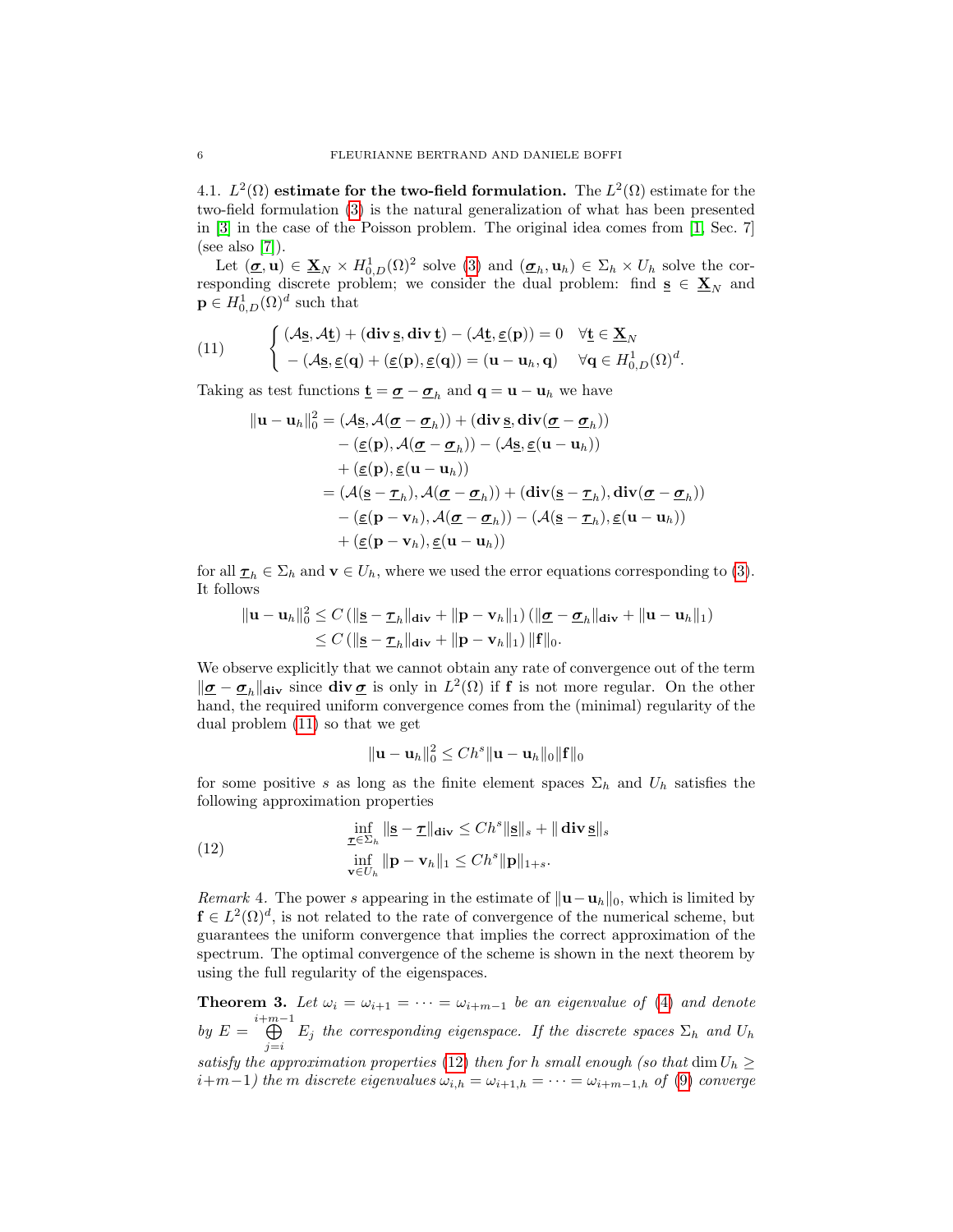to  $\omega_i$ ; let us denote by  $E_h$  the sum of the discrete eigenspaces. Then the following error estimates hold true

$$
\delta(E, E_h) \le C\rho(h)
$$
  

$$
|\omega_j - \omega_{j,h}| \le \rho(h)^2 \qquad j = i, \dots, i + m - 1
$$

with

$$
\rho(h) = \sup_{\substack{\mathbf{u} \in E \\ \|\mathbf{u}\| = 1}} \inf_{\substack{\mathbf{v} \in \Sigma_h \\ \mathbf{v} \in U_h}} (\|\mathbf{g}(\mathbf{u}) - \mathbf{v}\|_{\mathbf{div}} + \|\mathbf{u} - \mathbf{v}\|_1).
$$

*Proof.* The proof is standard (see  $[3, 6]$  $[3, 6]$ ); the only delicate part consists in showing the double order or convergence for the eigenvalues, since the discrete problem is not symmetric. The result can be obtained by considering the adjoint problem, performing the corresponding analysis for its approximation (with  $\rho(h)$  replaced by  $\rho^*(h)$  and by using the standard Babuška–Osborn theory [\[2\]](#page-10-3) from which we can conclude that the error of the eigenvalues is bounded by  $\rho(h) \rho^*(h)$  (note that the continuous eigenvalues have ascent multiplicity equal to one since the continuous problem is symmetric).

4.2.  $L^2(\Omega)$ -estimate for the three-field formulation. The  $L^2(\Omega)$  error estimate for the discretization of the three-field formulation [\(7\)](#page-3-0) has been presented in [\[5,](#page-10-2) Theorem 3 in the case of a convex domain so that the  $H^2$  regularity of a generalized Stokes problem could be used (see [\[7\]](#page-10-6)). Since we are not interested in optimal estimates, but only in the uniform convergence in the spirit or Remark [4,](#page-5-2) the arguments of [\[7\]](#page-10-6) and [\[5\]](#page-10-2) could be adapted in order to get the estimate

<span id="page-6-0"></span>
$$
\|\mathbf{u}-\mathbf{u}_h\|_0 \leq C h^s \|\mathbf{f}\|_0
$$

where **u** solves [\(6\)](#page-3-1) and  $\mathbf{u}_h$  is the corresponding discrete solution, provided the following approximation properties are satisfied

(13) 
$$
\inf_{\substack{\underline{\tau} \in \Sigma_h \\ \mathbf{v} \in U_h}} \|\mathbf{g} - \underline{\tau}\|_{\mathbf{div}} \le C h^s \|\mathbf{g}\|_s + \|\mathbf{div}\,\mathbf{g}\|_s
$$

$$
\inf_{\mathbf{v} \in U_h} \|\mathbf{p} - \mathbf{v}_h\|_1 \le C h^s \|\mathbf{p}\|_{1+s}
$$

$$
\inf_{\varphi \in \Phi_h} \|\psi - \varphi\|_0 \le C h^s \|\psi\|_s.
$$

This allows to state the following convergence theorem which is the analogous of Theorem [3](#page-5-3) in this situation. In analogy to [\(12\)](#page-5-1) we make explicit the requirements on the approximation properties of our spaces.

<span id="page-6-1"></span>**Theorem 4.** Let  $\omega_i = \omega_{i+1} = \cdots = \omega_{i+m-1}$  be an eigenvalue of [\(7\)](#page-3-0) and denote by  $E = \bigoplus^{i+m-1}$  $\bigoplus_{j=i} E_j$  the corresponding eigenspace. If the discrete spaces  $\Sigma_h$ ,  $U_h$ , and  $\Phi_h$  satisfy the approximation properties [\(13\)](#page-6-0) then for h small enough (so that  $\dim U_h \geq i + m - 1$ ) the m discrete eigenvalues  $\omega_{i,h} = \omega_{i+1,h} = \cdots = \omega_{i+m-1,h}$ of [\(10\)](#page-4-2) converge to  $\omega_i$ ; let us denote by  $E_h$  the sum of the discrete eigenspaces. Then the following error estimates hold true

$$
\delta(E, E_h) \le C\rho(h)
$$
  

$$
|\omega_j - \omega_{j,h}| \le \rho(h)^2 \qquad j = i, \dots, i + m - 1
$$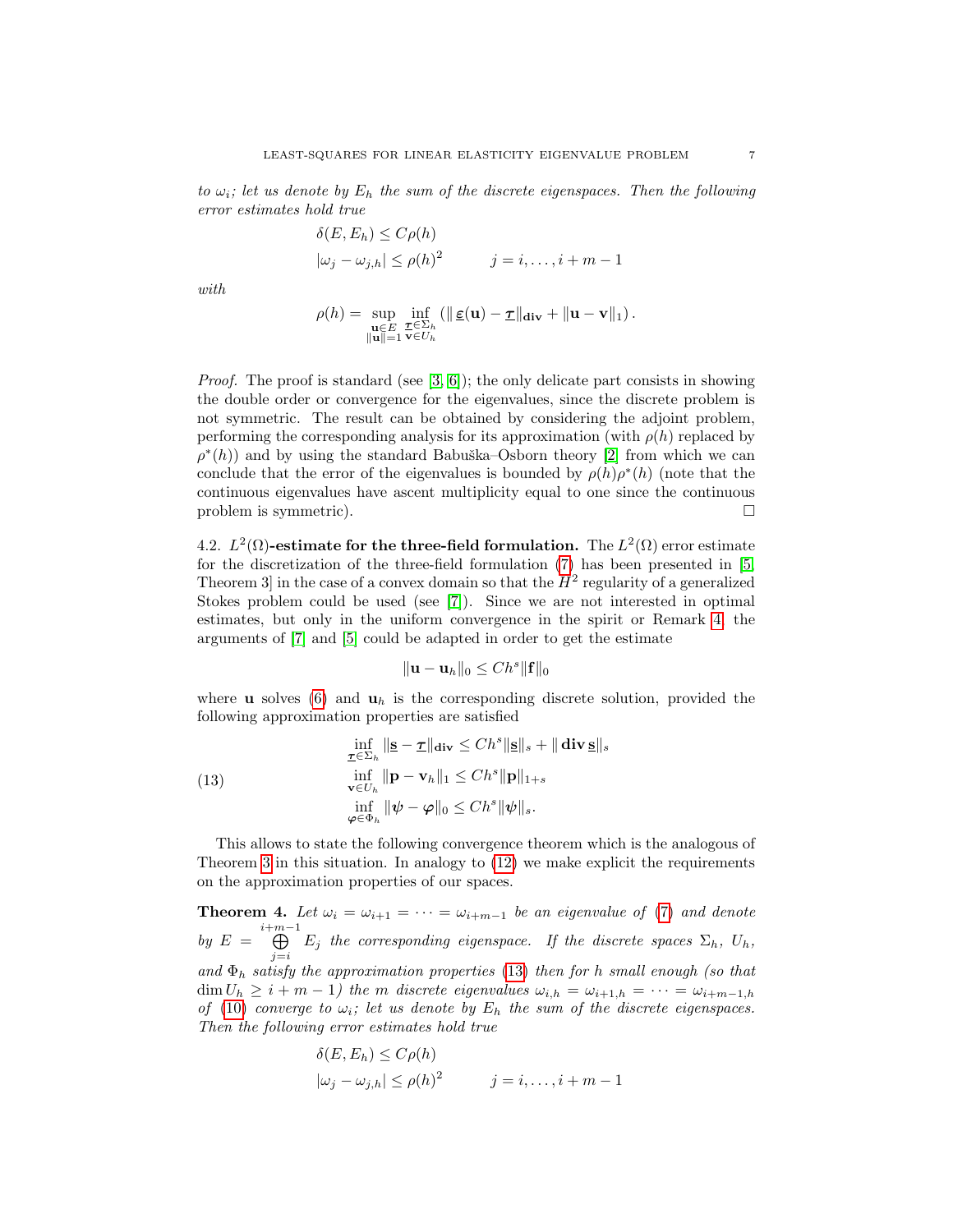

<span id="page-7-1"></span>Figure 1. Meshes on the unit square

with

$$
\rho(h) = \sup_{\substack{\mathbf{u} \in E \\ \|\mathbf{u}\| = 1}} \inf_{\substack{\mathbf{\tau} \in \Sigma_h \\ \mathbf{\varphi} \in \Phi_h}} (\|\mathbf{\nabla}(\mathbf{u}) - \mathbf{\tau}\|_{\mathbf{div}} + \|\mathbf{u} - \mathbf{v}\|_1 + \|\mathbf{curl}(\mathbf{u}) - \mathbf{\varphi}\|_0).
$$

### 5. Numerical results

<span id="page-7-0"></span>Our numerical results confirm the theoretical investigations of the previous sections.

The numerical solution of a generalized eigenvalue problem such as those arising from the discretization of [\(4\)](#page-2-1) and [\(7\)](#page-3-0) can be challenging and in this paper we do not focus on the efficiency of the solver but rather on the accuracy of the obtained results.

5.1. Numerical results on the square. We start by taking the domain equal to the unit square  $\Omega = ]0,1[^2$ . In this case a pretty accurate estimate of the first eigenvalue is given by  $\omega = 52.344691168$  if we consider

$$
\mathcal{A}_{\mathcal{I}} = \frac{1}{2} \left( \mathcal{I} - \frac{1}{2} \operatorname{tr}(\mathcal{I}) \mathbf{I} \right),
$$

which corresponds to a Stokes problem, and homogeneous Dirichlet boundary conditions everywhere, that is  $\Gamma_N = \emptyset$  (see, for instance, [\[9\]](#page-10-7)). Since we also want to investigate the symmetry of the formulation, we consider three different mesh sequences: a symmetric and uniform mesh (CROSSED), a non-symmetric and uniform mesh (RIGHT), and a non structured non symmetric mesh (NONUNIF). The meshes are indexed with respect to the number  $N$  of subdivisions of the square's sides. The three meshes for  $N = 4$  are plotted in Figure [1.](#page-7-1)

In Table [1](#page-8-0) we report the numerical results corresponding to computations performed with the two-field scheme [\(9\)](#page-4-0) when using the three mesh sequences with the level of refinement varying from  $N = 4$  to  $N = 12$ . We considered a second order scheme based on Raviart–Thomas elements for the approximation of  $\Sigma_h$  (satisfying assumption [\(12\)](#page-5-1)). The estimate of Theorem [3](#page-5-3) predicts fourth order of convergence for the eigenvalues which is confirmed by our tests. It is interesting to observe that the fist computed eigenvalue is always real in our tests.

We performed the same computations for the three-field formulation presented in [\(10\)](#page-4-2). Also in this case we use a second order scheme based on Raviart–Thomas elements (satisfying assumption [\(13\)](#page-6-0)). The corresponding results are reported in Table [2.](#page-8-1) It turns out that also in this case the first computed eigenvalue is always real and that the convergence properties match with the theoretical results with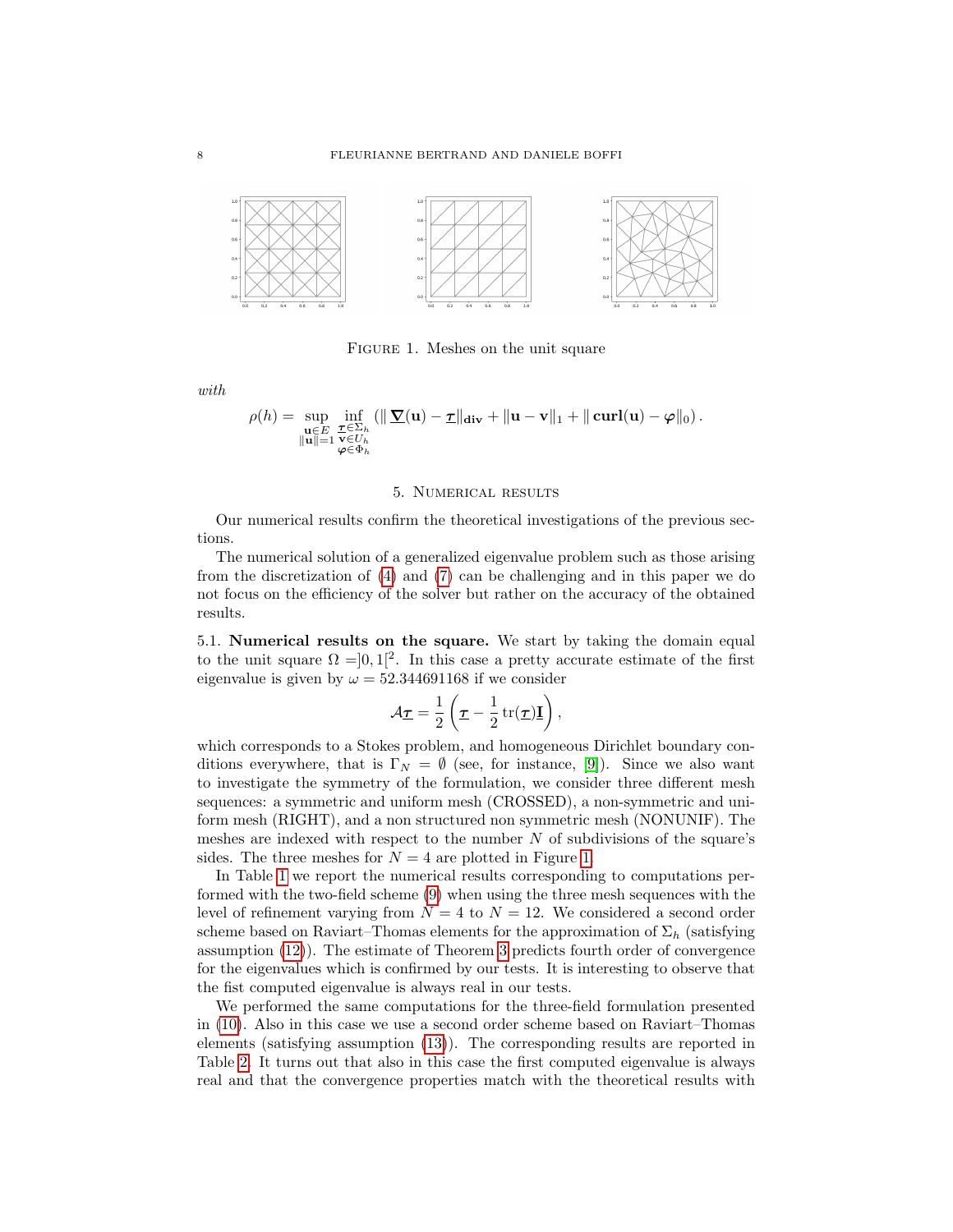<span id="page-8-0"></span>Table 1. Eigenvalues of the two-field formulation on the unit square:  $\Sigma_h = RT_1, U_h = P_2^c$ 

| Mesh  | $N=4$ | $N=6$ (rate) | $N = 8$ (rate)   $N = 10$ (rate)   $N = 12$ (rate)                                          |  |
|-------|-------|--------------|---------------------------------------------------------------------------------------------|--|
|       |       |              | CROSSED   52.618734   52.400609 (3.9)   52.362201 (4.0)   52.351749 (4.1)   52.348048 (4.1) |  |
| RIGHT |       |              | $54.132943$   $52.751624$ (3.7)   $52.480276$ (3.8)   $52.401472$ (3.9)   $52.372369$ (3.9) |  |
|       |       |              | NONUNIF   52.744298   52.435687 (3.6)   52.368139 (4.7)   52.354017 (4.1)   52.349733 (3.4) |  |

<span id="page-8-1"></span>Table 2. Eigenvalues of the three-field formulation on the unit square:  $\Sigma_h = RT_1$ ,  $U_h = P_2^c$ ,  $\Phi_h = P_1^d$ 

| Mesh  | $N=4$ |                                                                                             | $N = 6$ (rate) $N = 8$ (rate) $N = 10$ (rate) $N = 12$ (rate) |  |
|-------|-------|---------------------------------------------------------------------------------------------|---------------------------------------------------------------|--|
|       |       | CROSSED   52.523637   52.377459 (4.2)   52.353859 (4.4)   52.348025 (4.5)   52.346144 (4.6) |                                                               |  |
| RIGHT |       | 53.712947   52.621373 (3.9)   52.426543 (4.2)   52.375437 (4.4)   52.358317 (4.5)           |                                                               |  |
|       |       | NONUNIF   52.630390   52.398013 (4.1)   52.355912 (5.4)   52.348310 (5.1)   52.347239 (1.9) |                                                               |  |

<span id="page-8-2"></span>Table 3. Eigenvalues of the three-field formulation on the unit square: one more refinement for the non uniform mesh

| Mesh | $N = 6$   $N = 8$ (rate)   $N = 10$ (rate)   $N = 12$ (rate)   $N = 14$ (rate)              |  |  |
|------|---------------------------------------------------------------------------------------------|--|--|
|      | NONUNIF   52.398013   52.355912 (3.8)   52.348310 (3.9)   52.347239 (1.6)   52.345561 (5.9) |  |  |

Table 4. First five eigenvalues computed with the three-field scheme on the non-uniform mesh for  $N = 10$ 

<span id="page-8-3"></span>

| #              | Value                                     |
|----------------|-------------------------------------------|
|                | 52.348309870785620                        |
| $\overline{2}$ | $92.163865261631784 - 0.000422328750065i$ |
| 3              | $92.163865261631784 + 0.000422328750065i$ |
| 4              | 128.2902654382040                         |
| 5              | 154.3710922938166                         |

the exception of the convergence rate for  $N = 12$  on the non-uniform mesh. In order to check better this phenomenon, we computed one more refinement which is reported in Table [3.](#page-8-2) It is clear that the overall convergence matches with the expected fourth order rate and that the non uniform behavior is due to the fact that the mesh sequence is not structured.

Since the eigenvalue problems corresponding to the considered formulations are not symmetric, it is interesting to investigate whether the computed eigenvalues are complex or real. From the results that we are going show, it is clear that in some cases the computed eigenvalues have a non vanishing imaginary part; this implies that in general the discrete formulations cannot be reduced to symmetric problems. On the other hand, in most cases the computed eigenvalues are real; this occurs, in particular on the symmetric meshes.

In Table [4](#page-8-3) we report the first five eigenvalues computed with the three-field scheme on the non-uniform mesh for  $N = 10$  (similar results could be presented for the two-field scheme as well). It is apparent that the second and the third eigenvalue are complex conjugate.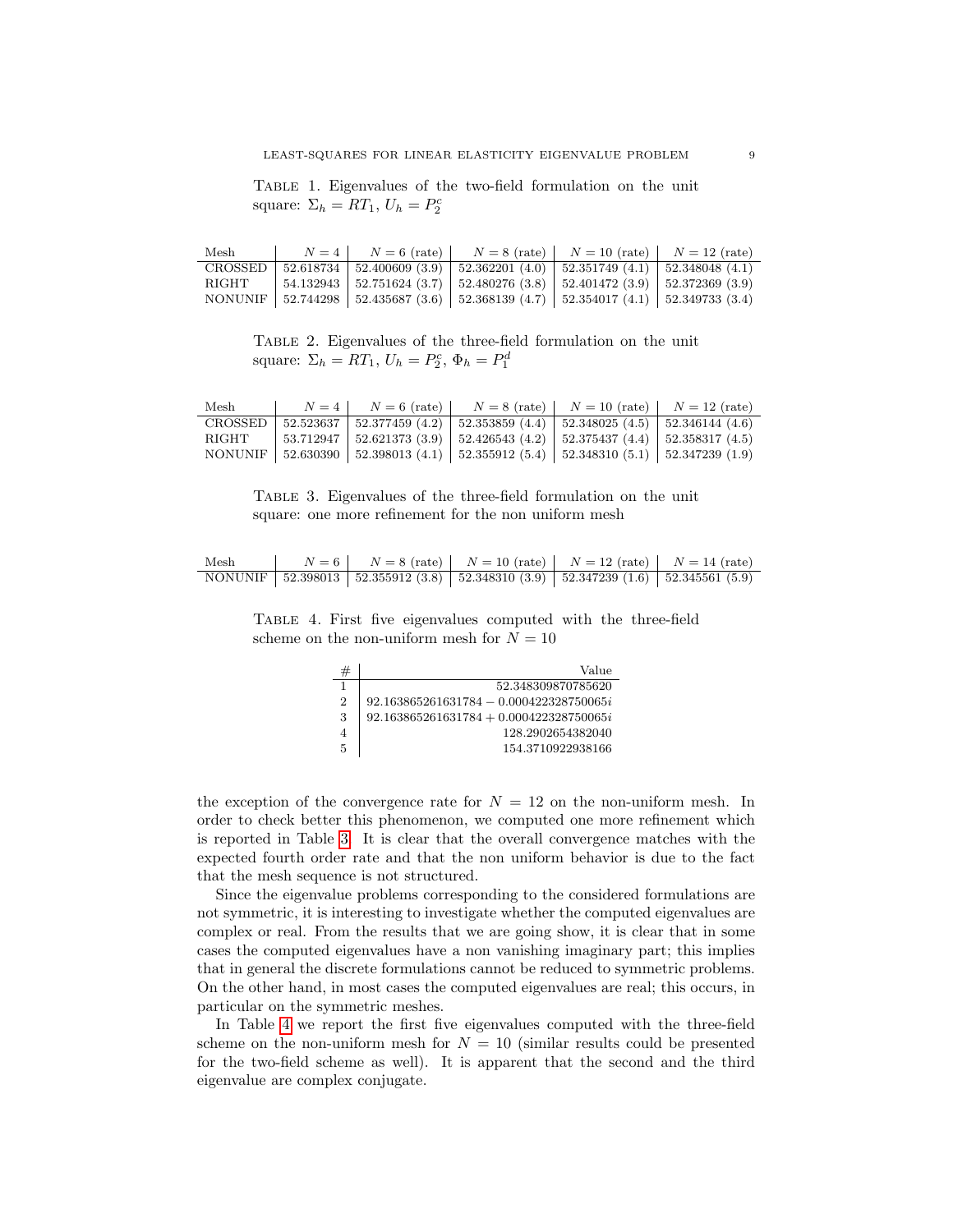<span id="page-9-0"></span>Table 5. First five eigenvalues computed with the three-field scheme on the non-uniform mesh for  $N = 11$ 

| #              | Value              |
|----------------|--------------------|
| 1              | 52.346475661045424 |
| $\overline{2}$ | 92.147313995882541 |
| 3              | 92.151062887227738 |
| $\overline{4}$ | 128.2536615472890  |
| 5              | 154.2967136612170  |
|                |                    |
|                |                    |
|                |                    |
| 1.00           |                    |
| 0.75           |                    |
| $R = R$        |                    |



<span id="page-9-2"></span><span id="page-9-1"></span>Figure 2. Mesh of the L-shaped domain

Table 6. Eigenvalues of the two-field formulation on the L-shaped domain:  $\Sigma_h = RT_1, U_h = P_2^c$ 

| Mesh |  | $N = 4$   $N = 8$ (rate)   $N = 16$ (rate)   $N = 32$ (rate)               |  |
|------|--|----------------------------------------------------------------------------|--|
|      |  | Uniform   35.606285   31.937374 (4.2)   31.871123 (-0.4)   31.983573 (0.8) |  |

<span id="page-9-3"></span>Table 7. Eigenvalues of the three-field formulation on the Lshaped domain:  $\Sigma_h = RT_1, U_h = P_2^c, \Phi_h = P_1^d$ 

| Mesh | $N = 4$   $N = 8$ (rate)   $N = 16$ (rate)   $N = 32$ (rate)                    |  |
|------|---------------------------------------------------------------------------------|--|
|      | Uniform   34.132843   31.491151 $(1.6)$   31.677105 $(0.5)$   31.888816 $(0.9)$ |  |

For the sake of comparison, Table [5](#page-9-0) shows the same results on the mesh for  $N = 11$  and we can see that in this case all the first five eigenvalues are real. It is also interesting to observe that the second and the third eigenvalues on the mesh for  $N = 10$  have the same real part, while the corresponding eigenvalues on the mesh for  $N = 11$  are real and different from each other. Clearly they are approximation of the double eigenvalue  $\omega_2 = \omega_3$ . In any case, this is perfectly compatible with the statements of Theorems [3](#page-5-3) and [4](#page-6-1) where the difference  $|\omega_j - \omega_{j,h}|$  has to be understood in the sense of the distance in the complex plane.

5.2. Numerical results on the L-shaped domain. We conclude our numerical tests with computations on the L-shaped domain where the re-entrant corner causes singularities in the solution. We consider a uniform mesh (see Figure [2](#page-9-1) for the case  $N = 4$ ).

An estimate of the first eigenvalues in this case has been provided in [\[4\]](#page-10-8) and corresponds to  $\omega = 32.13269464746$ . Tables [6](#page-9-2) and [7](#page-9-3) report on the computed approximation with the two- and three-field approximations [\(9\)](#page-4-0) and [\(10\)](#page-4-2), respectively. As expected, the singularity of the eigenfunction corresponding to the first eigenvalue causes a reduction of the order of convergence.